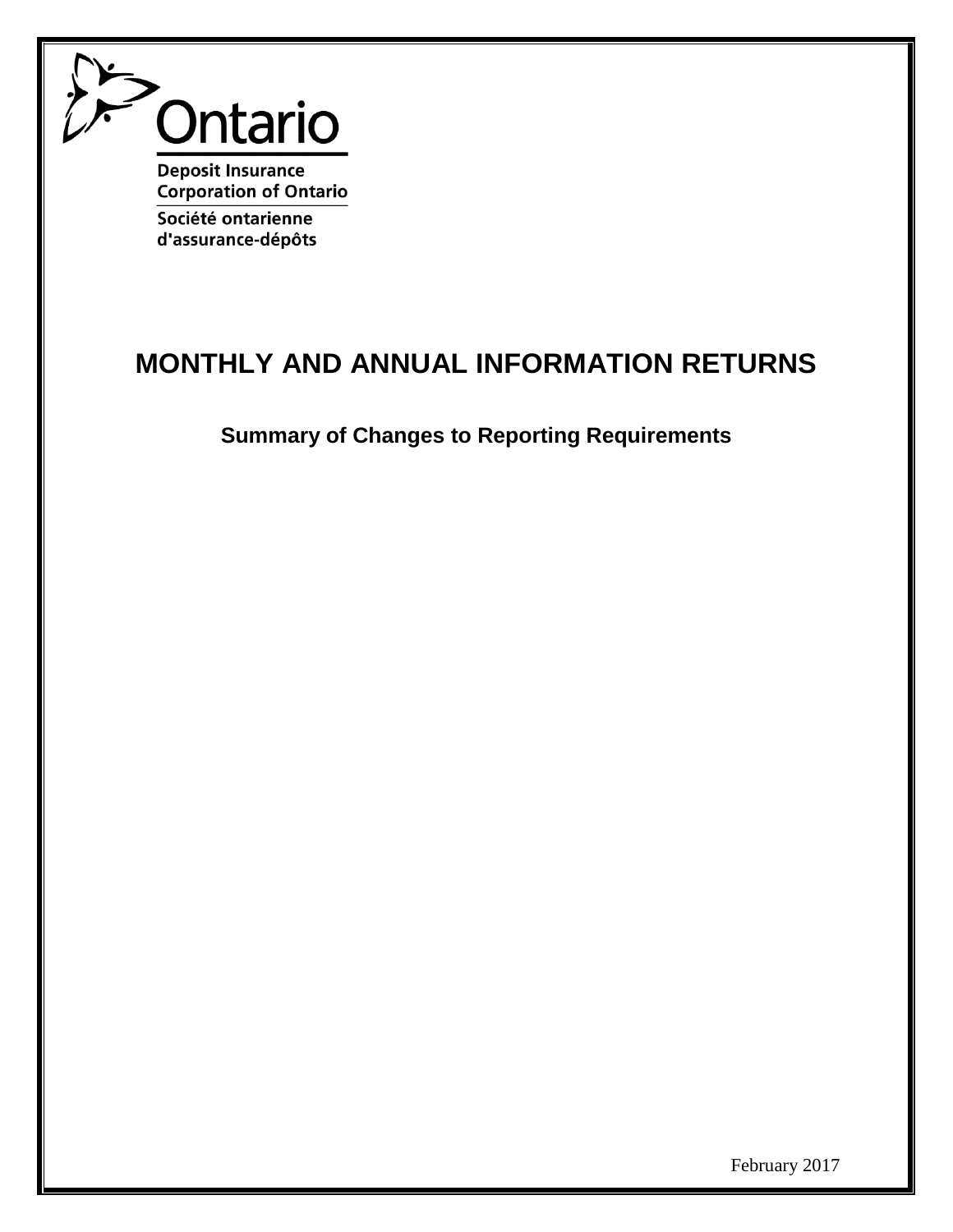## **MONTHLY AND ANNUAL INFORMATION RETURNS**

## **Summary of Changes to Reporting Requirements**

**(Commencing with MIRs and AIRs dated Oct 31, 2017)**

### **Import File Specifications**

The format of the import file is changing. Complete specifications are available on DICO's website.

### **Residential Mortgage Details [\[link to schedule\]](#page-3-0)**

This new schedule groups residential mortgages by size, loan-to-value ratio, amortization, credit bureau score, mortgage insurer, and debt service ratio. Please report the most recent information on record for each loan file.

### **Personal Loans, HELOCs & On-balance Sheet Securitizations [\[link to schedule\]](#page-4-0)**

This new schedule groups personal loans by credit bureau score, and secured, unsecured and under-secured portfolios. HELOCs are grouped by size and credit bureau score. Please report the most recent information on record for each loan file.

On-balance sheet securitized mortgages are separated into insured, uninsured, as well as mortgages that have been pooled and sold into the NHA-MBS program. On-balance sheet securitized commercial loans are separated into loans consisting of mortgages on non-owner occupied residential property with 4 units or less, and all other commercial loans.

### **Loans Schedule [\[link to schedule\]](#page-5-0)**

This schedule has been expanded to separate Home Equity Lines of Credit (HELOCs) from residential mortgage loans that amortize.

### **Continuity schedule – provision for impaired loans [\[link to schedule\]](#page-6-0)**

This schedule has been expanded to separate loan allowances and provisions into each loan type reported in the Loans Schedule.

#### **Investments [\[link to schedule\]](#page-6-1)**

Investments accounted for using the equity method of accounting have been separated into investments in financial institutions and all other investments accounted for using the equity method.

### **Off-balance sheet securitized/sold assets [\[link to schedule\]](#page-7-0)**

Securitized assets have been separated from sold assets, with additional granularity for residential mortgages. In addition, a section for third-party originated assets has been added.

#### **Deposits [\[link to schedule\]](#page-8-0)**

This schedule has been expanded to provide more granularity. Demand and term deposits are grouped into four new categories: Retail (non-registered); Retail (registered); Commercial and Unincorporated Businesses and Institutional.

Term deposits are also grouped into three term maturity buckets: Less than 1 Year; 1 Year to 3 Years; and Greater than 3 Years.

Fields E04 and E08 for "Other Deposits" have been removed and all deposits that were previously placed in these fields should be placed in the appropriate new fields.

### **Deposit Profile [\[link to schedule\]](#page-9-0)**

This schedule has been expanded to separate registered and non-registered accounts. The largest dollar bucket of "Over \$1,000,000" has also been split into two buckets: \$1,000,001 to \$5,000,000; and Over \$5,000,000.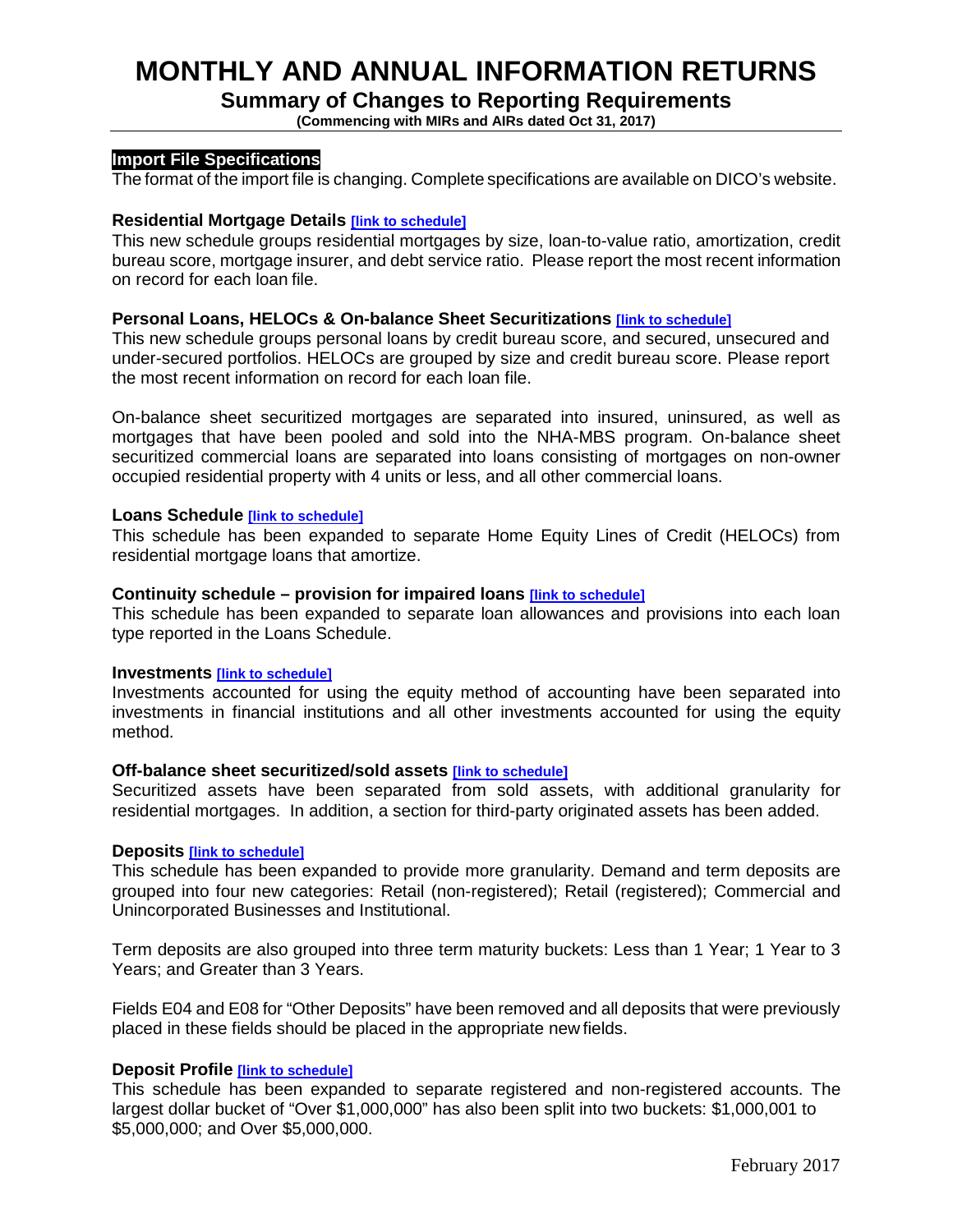## **MONTHLY AND ANNUAL INFORMATION RETURNS**

### **Summary of Changes to Reporting Requirements**

**(Commencing with MIRs and AIRs dated Oct 31, 2017)**

### **Brokered Deposits [\[link to schedule\]](#page-9-1)**

This schedule has been expanded to separate brokered deposits into demand, pre-encashable, fixed-term less than 1 year, and fixed-term greater than 1 year. These groupings have also been added to the Top 3 Broker Concentrations schedule.

### **Borrowings [\[link to schedule\]](#page-10-0)**

Fields E10.1 and E10.2 have been added to capture the total established borrowing facilities for the credit union. Fields E12.1 and E12.2 have been added to report the liabilities relating to securitizations completed by the credit union.

### **Certificate of Insured Deposits (CID) [\[link to schedule\]](#page-11-0)**

The format of the CID has been changed to report all deposits (insured and uninsured) broken down into several additional account types.

The CID will be reported on a monthly basis, with the requirement of a copy signed by the Board and management to be included with the filing of the Annual Information Return.

### **Other interest expense and dividends [\[link to schedule\]](#page-10-1)**

Field C18.1 has been added to segregate the cost of funds expense related to on balance sheet securitizations.

### **Non-Financial Information [\[link to schedule\]](#page-12-0)**

This schedule has been expanded to capture the following:

- Change of internal auditor
- The number of Payment Service Provider accounts
- Text fields to allow for the entry of brief explanations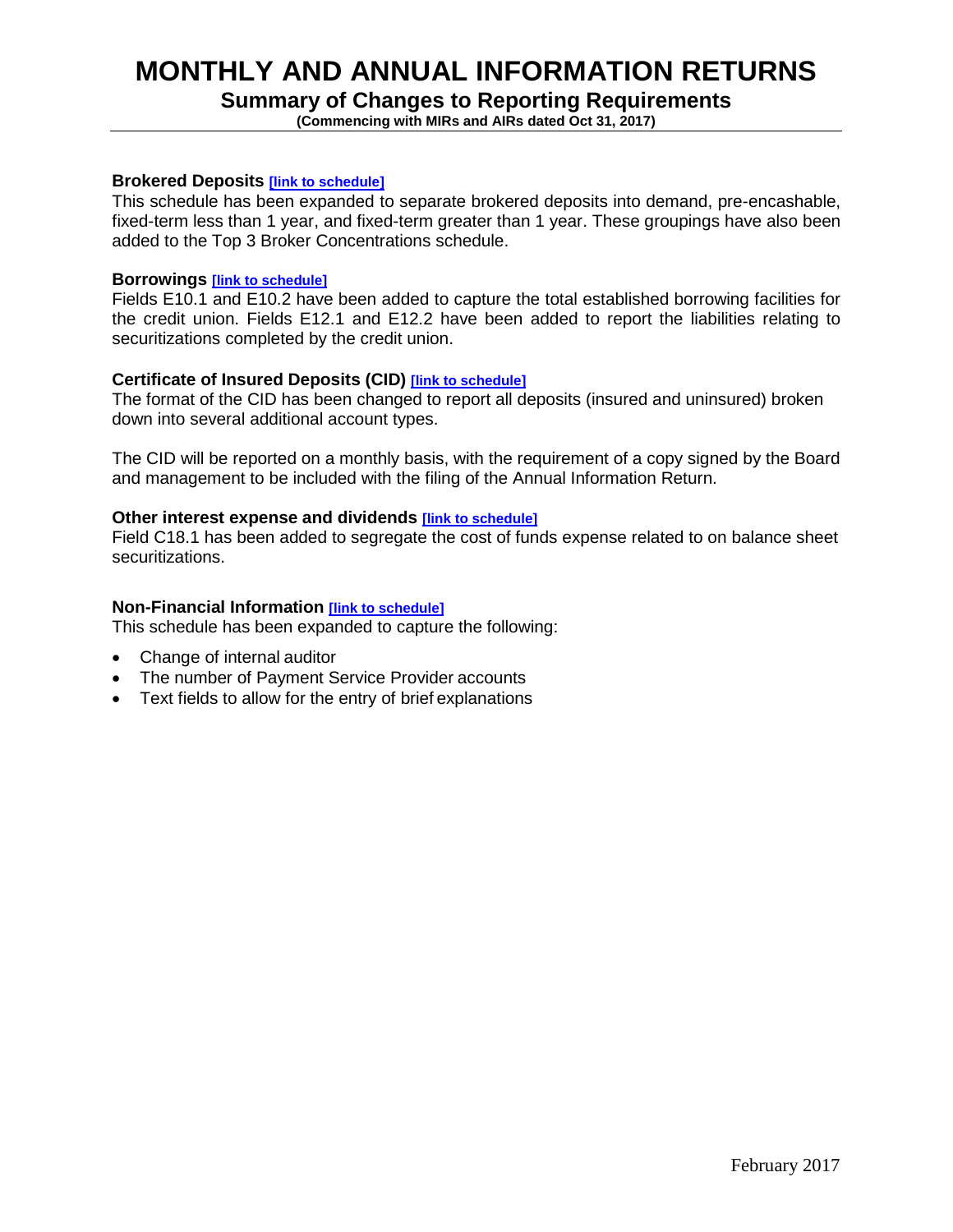## **Residential Mortgage Details**

| <b>Residential Mortgages by Dollar</b>                               | Less than                         | \$125,001 to                | \$250,001 to          | \$500,001 to    | \$1,000,001 to  | Greater than       |              |                 |
|----------------------------------------------------------------------|-----------------------------------|-----------------------------|-----------------------|-----------------|-----------------|--------------------|--------------|-----------------|
| <b>Bands</b>                                                         | \$125,000                         | \$250,000                   | \$500,000             | \$1,000,000     | \$5,000,000     | \$5,000,000        | <b>Total</b> |                 |
| Number of Residential Mortgages                                      | <b>RM01</b>                       | <b>RM02</b>                 | <b>RM03</b>           | <b>RM04</b>     | <b>RM05</b>     | <b>RM06</b>        | <b>RM07</b>  |                 |
| <b>Total Dollar Amount</b>                                           | <b>RM08</b>                       | <b>RM09</b>                 | <b>RM10</b>           | <b>RM11</b>     | <b>RM12</b>     | <b>RM13</b>        | <b>RM14</b>  |                 |
|                                                                      |                                   |                             |                       |                 |                 |                    |              |                 |
| <b>Residential Mortgages by Loan to</b><br>Value<br>(Include HELOCs) | Less than 40%                     | $> 40\%$ to 60%             | $> 60\%$ to 70%       | $> 70\%$ to 80% | $> 80\%$ to 90% | $> 90\%$ to $95\%$ | > 95%        | Total           |
| Number of Residential Mortgages                                      | <b>RM15</b>                       | <b>RM16</b>                 | <b>RM17</b>           | <b>RM18</b>     | <b>RM19</b>     | <b>RM20</b>        | <b>RM21</b>  | <b>RM22</b>     |
| Total Dollar Amount (insured)                                        | <b>RM23</b>                       | <b>RM24</b>                 | <b>RM25</b>           | <b>RM26</b>     | <b>RM27</b>     | <b>RM28</b>        | <b>RM29</b>  | <b>RM30</b>     |
| <b>Total Dollar Amount (uninsured)</b>                               | <b>RM31</b>                       | <b>RM32</b>                 | <b>RM33</b>           | <b>RM34</b>     | <b>RM35</b>     | <b>RM36</b>        | <b>RM37</b>  | <b>RM38</b>     |
|                                                                      |                                   |                             |                       | > 15 to 20      | > 20 to 25      | $> 25$ to 30       | $> 30$ to 35 |                 |
| <b>Residential Mortgages by</b>                                      | 0 <sub>to</sub> 5 <sub>vars</sub> | $\sim$ 5 to 10 years $\mid$ | $\sim$ 10 to 15 years | <b>VASIS</b>    | <b>VASES</b>    | VAArs              | <b>VASIS</b> | $\sim$ 35 years |

<span id="page-3-0"></span>

| <b>Residential Mortgages by</b><br>Amortization | 0 to 5 years | $> 5$ to 10 years | $>$ 10 to 15 vears | > 13 to zu<br>vears | <b>vears</b> | ∙ ∠ο το συ<br>vears | > 30 TO 33<br>vears | $\vert$ > 35 vears | Total       |
|-------------------------------------------------|--------------|-------------------|--------------------|---------------------|--------------|---------------------|---------------------|--------------------|-------------|
| Number of Residential Mortgages                 | <b>RM39</b>  | <b>RM40</b>       | RM4                | <b>RM42</b>         | <b>RM43</b>  | <b>RM44</b>         | <b>RM45</b>         | RM46               | <b>RM47</b> |
| <b>Total Dollar Amount</b>                      | <b>RM48</b>  | <b>RM49</b>       | <b>RM50</b>        | <b>RM51</b>         | <b>RM52</b>  | <b>RM53</b>         | <b>RM54</b>         | <b>RM55</b>        | <b>RM56</b> |

| <b>Residential Mortgages by Credit</b> | N/A         | Less than 500     | 500 to 549       | 550 to 599       | 600 to 649      | 650 to 699  | 700 to 749      | <b>750 and</b>   | Tota <sub>1</sub> |
|----------------------------------------|-------------|-------------------|------------------|------------------|-----------------|-------------|-----------------|------------------|-------------------|
| <b>Bureau Score</b>                    |             |                   |                  |                  |                 |             |                 | greater          |                   |
| Jumber of Residential Mortgages        | <b>RM57</b> | RM <sub>5</sub> & | RM <sub>55</sub> | RM <sub>6</sub>  | RM <sub>6</sub> | <b>RM62</b> | RM <sub>6</sub> | RM <sub>64</sub> | <b>RM65</b>       |
| Total Dollar Amount                    | <b>RM66</b> | RM <sub>6</sub>   | RM68             | RM <sub>69</sub> | <b>RM70</b>     | <b>RM71</b> | RM72            | <b>RM73</b>      | <b>RM74</b>       |

| <b>Residential Mortgages by Insurer</b><br>(Include HELOCs) | СМНС        | Genworth    | <b>Canada Guarantee</b><br>Mortgage Co. | Other<br><b>Insurers</b> | <b>Uninsured</b> | <b>Total</b> |
|-------------------------------------------------------------|-------------|-------------|-----------------------------------------|--------------------------|------------------|--------------|
| Number of Residential Mortgages                             | <b>RM75</b> | <b>RM76</b> | <b>RM77</b>                             | <b>RM78</b>              | <b>RM79</b>      | <b>RM80</b>  |
| <b>Total Dollar Amount</b>                                  | <b>RM81</b> | <b>RM82</b> | <b>RM83</b>                             | <b>RM84</b>              | <b>RM85</b>      | <b>RM86</b>  |

| <b>Residential Mortgages by TDSR</b><br>(Include HELOCs) | <b>No TDSR</b><br>Available | $\leq 30\%$ | 30% to $\leq$ 35% | · 35% to ≤ 40%l | $\vert$ > 40% to ≤ 45% $\vert$ > 45% to ≤ 50% $\vert$ |              | > 50% to ≤ 55% | ⋅ 55% to<br>≤ 60% | - 60%        | <b>Total</b> |
|----------------------------------------------------------|-----------------------------|-------------|-------------------|-----------------|-------------------------------------------------------|--------------|----------------|-------------------|--------------|--------------|
| Number of Mortgages                                      | RM <sub>8</sub>             | RM88        | RM89              | RM9             | RM <sub>9</sub>                                       | RM92         | RM93           | <b>RM94</b>       | <b>RM9t</b>  | <b>RM96</b>  |
| <b>Total Dollar Amount</b>                               | RM9                         | <b>RM98</b> | RM99              | <b>RM100</b>    | RM101                                                 | <b>RM102</b> | <b>RM103</b>   | RM104             | <b>RM105</b> | <b>RM106</b> |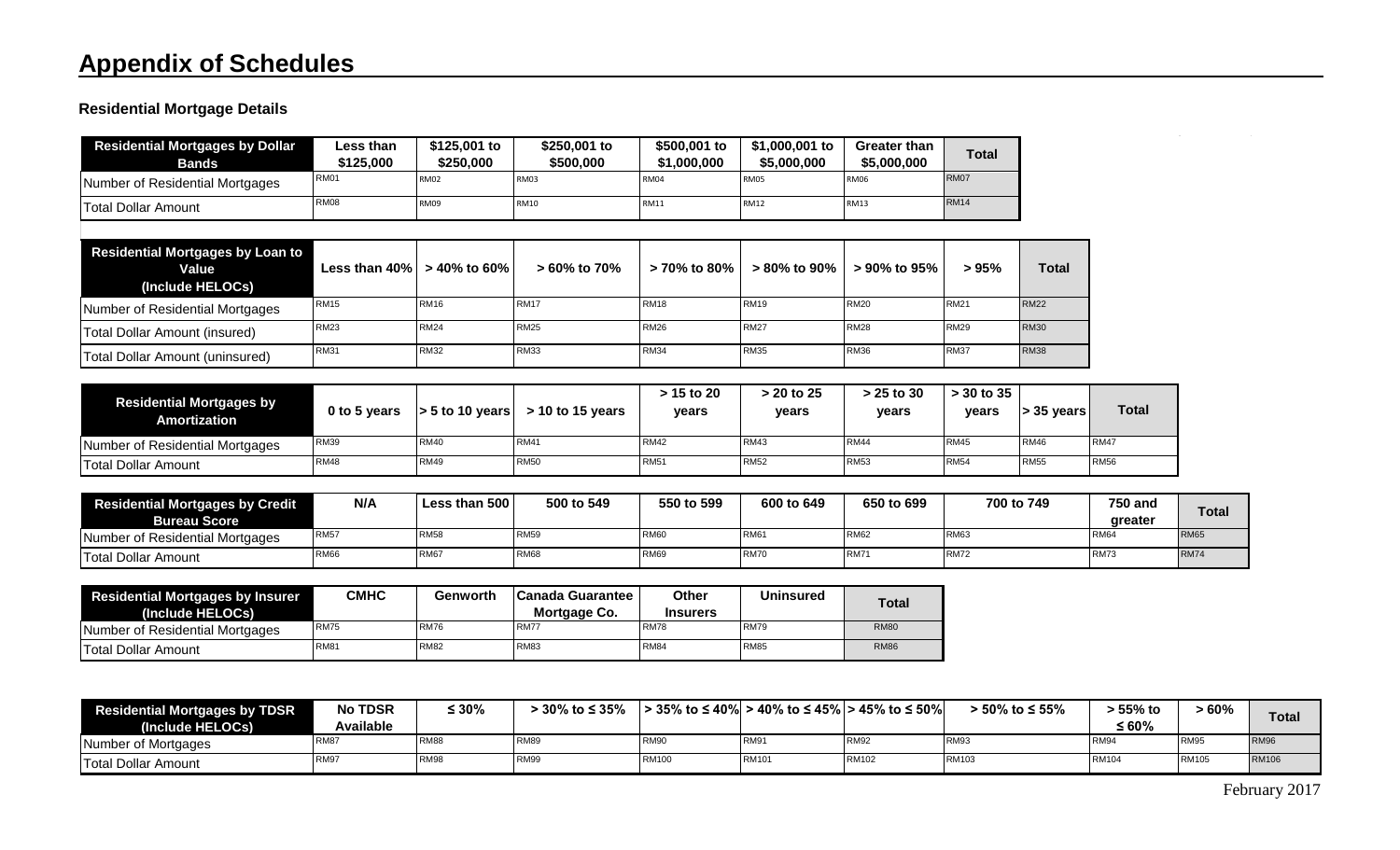**Personal Loans, HELOCs & On-balance Sheet Securitizations**

<span id="page-4-0"></span>

| Personal loans by Credit Bureau<br><b>Score</b>                                       | <b>N/A</b>                                              | <b>Less than 500</b>                                                                | 500 to 549                                                                            | 550 to 599                                                | 600 to 649                                   | 650 to 699                                 | 700 to 749           | <b>750 and</b><br>greater | <b>Total</b> |
|---------------------------------------------------------------------------------------|---------------------------------------------------------|-------------------------------------------------------------------------------------|---------------------------------------------------------------------------------------|-----------------------------------------------------------|----------------------------------------------|--------------------------------------------|----------------------|---------------------------|--------------|
| Number of Personal Ioans                                                              | DL01                                                    | <b>DL02</b>                                                                         | DL03                                                                                  | <b>DL04</b>                                               | <b>DL05</b>                                  | DL06                                       | DL07                 | DL08                      | <b>DL09</b>  |
| <b>Total Dollar Amount Outstanding</b>                                                | <b>DL10</b>                                             | <b>DL11</b>                                                                         | <b>DL12</b>                                                                           | <b>DL13</b>                                               | <b>DL14</b>                                  | <b>DL15</b>                                | <b>DL16</b>          | <b>DL17</b>               | <b>DL18</b>  |
|                                                                                       |                                                         |                                                                                     |                                                                                       |                                                           |                                              |                                            |                      |                           |              |
| <b>Personal Lending Details -</b>                                                     | <b>Total</b>                                            | Total                                                                               |                                                                                       | <b>Undersecured</b>                                       | Total                                        |                                            |                      |                           |              |
| nt Month                                                                              | <b>Fully Secured</b>                                    | <b>Fully Unsecured</b>                                                              | <b>Secured Portion</b>                                                                | <b>Unsecured Portion</b>                                  | Pay Day Loans                                | <b>Total</b>                               |                      |                           |              |
| Number of Loans                                                                       | <b>DL19</b>                                             | <b>DL20</b>                                                                         | <b>DL21</b>                                                                           |                                                           | <b>DL23</b>                                  | <b>DL24</b>                                |                      |                           |              |
| <b>Total Dollar Amount</b>                                                            | DL25                                                    | <b>DL26</b>                                                                         | DL27                                                                                  | <b>DL28</b>                                               | <b>DL29</b>                                  | <b>DL30</b>                                |                      |                           |              |
|                                                                                       |                                                         |                                                                                     |                                                                                       |                                                           |                                              |                                            |                      |                           |              |
| <b>HELOCs by Credit Bureau Score</b>                                                  | N/A                                                     | Less than 500                                                                       | 500 to 549                                                                            | 550 to 599                                                | 600 to 649                                   | 650 to 699                                 | 700 to 749           | <b>750 and</b><br>greater | <b>Total</b> |
| Number of HELOCs                                                                      | <b>DL31</b>                                             | <b>DL32</b>                                                                         | <b>DL33</b>                                                                           | <b>DL34</b>                                               | DL35                                         | <b>DL36</b>                                | <b>DL37</b>          | <b>DL38</b>               | <b>DL39</b>  |
| <b>Total HELOC limit</b>                                                              | <b>DL40</b>                                             | <b>DL41</b>                                                                         | <b>DL42</b>                                                                           | <b>DL43</b>                                               | <b>DL44</b>                                  | <b>DL45</b>                                | <b>DL46</b>          | <b>DL47</b>               | <b>DL48</b>  |
| <b>Total Dollar Amount Outstanding</b>                                                | <b>DL49</b>                                             | <b>DL50</b>                                                                         | <b>DL51</b>                                                                           | <b>DL52</b>                                               | <b>DL53</b>                                  | <b>DL54</b>                                | <b>DL55</b>          | <b>DL56</b>               | <b>DL57</b>  |
| <b>HELOCs by Dollar Bands</b><br>Number of HELOCs                                     | <b>Less than</b><br>\$125,000<br><b>DL58</b>            | \$125,001 to<br>\$250,000<br><b>DL59</b>                                            | \$250,001 to<br>\$500,000<br><b>DL60</b>                                              | \$500,001 to<br>\$1,000,000<br><b>DL61</b>                | \$1,000,001 to<br>\$5,000,000<br><b>DL62</b> | <b>Greater than</b><br>\$5,000,000<br>DL63 | <b>Total</b><br>DL64 |                           |              |
| <b>Total HELOC limit</b>                                                              | <b>DL65</b>                                             | <b>DL66</b>                                                                         | <b>DL67</b>                                                                           | <b>DL68</b>                                               | DL69                                         | <b>DL70</b>                                | <b>DL71</b>          |                           |              |
|                                                                                       | <b>DL72</b>                                             | <b>DL73</b>                                                                         | <b>DL74</b>                                                                           | <b>DL75</b>                                               | <b>DL76</b>                                  | <b>DL77</b>                                | <b>DL78</b>          |                           |              |
| <b>Total Dollar Amount Outstanding</b>                                                |                                                         |                                                                                     |                                                                                       |                                                           |                                              |                                            |                      |                           |              |
| On balance Sheet Securitized<br><b>Residential Mortgage Lending</b><br><b>Details</b> | <b>Total Residential</b><br>Mortgages<br><b>Insured</b> | <b>Total Residential</b><br><b>Mortgages</b><br>Of which NHA-MBS<br>pooled and sold | <b>Total Residential</b><br><b>Mortgages</b><br>Of which NHA-MBS<br>pooled and unsold | <b>Total Residential</b><br><b>Mortgages</b><br>uninsured | <b>TOTAL</b>                                 |                                            |                      |                           |              |
| Number of Loans                                                                       | <b>DL79</b>                                             | <b>DL80</b>                                                                         | <b>DL81</b>                                                                           | <b>DL82</b>                                               | <b>DL83</b>                                  |                                            |                      |                           |              |
| <b>Total Dollar Amount</b>                                                            | <b>DL84</b>                                             | <b>DL85</b>                                                                         | <b>DL86</b>                                                                           | <b>DL87</b>                                               | <b>DL88</b>                                  |                                            |                      |                           |              |
| On balance Sheet Securitized<br><b>Commercial Lending Details</b>                     | <b>Commercial</b><br>non-owner                          | All other commercial<br>loans                                                       | <b>TOTAL</b>                                                                          |                                                           |                                              |                                            |                      |                           |              |
| Number of Loans                                                                       | <b>DL89</b>                                             | <b>DL90</b>                                                                         | DL91                                                                                  |                                                           |                                              |                                            |                      |                           |              |
| <b>Total Dollar Amount</b>                                                            | <b>DL92</b>                                             | <b>DL93</b>                                                                         | <b>DL94</b>                                                                           |                                                           |                                              |                                            |                      |                           |              |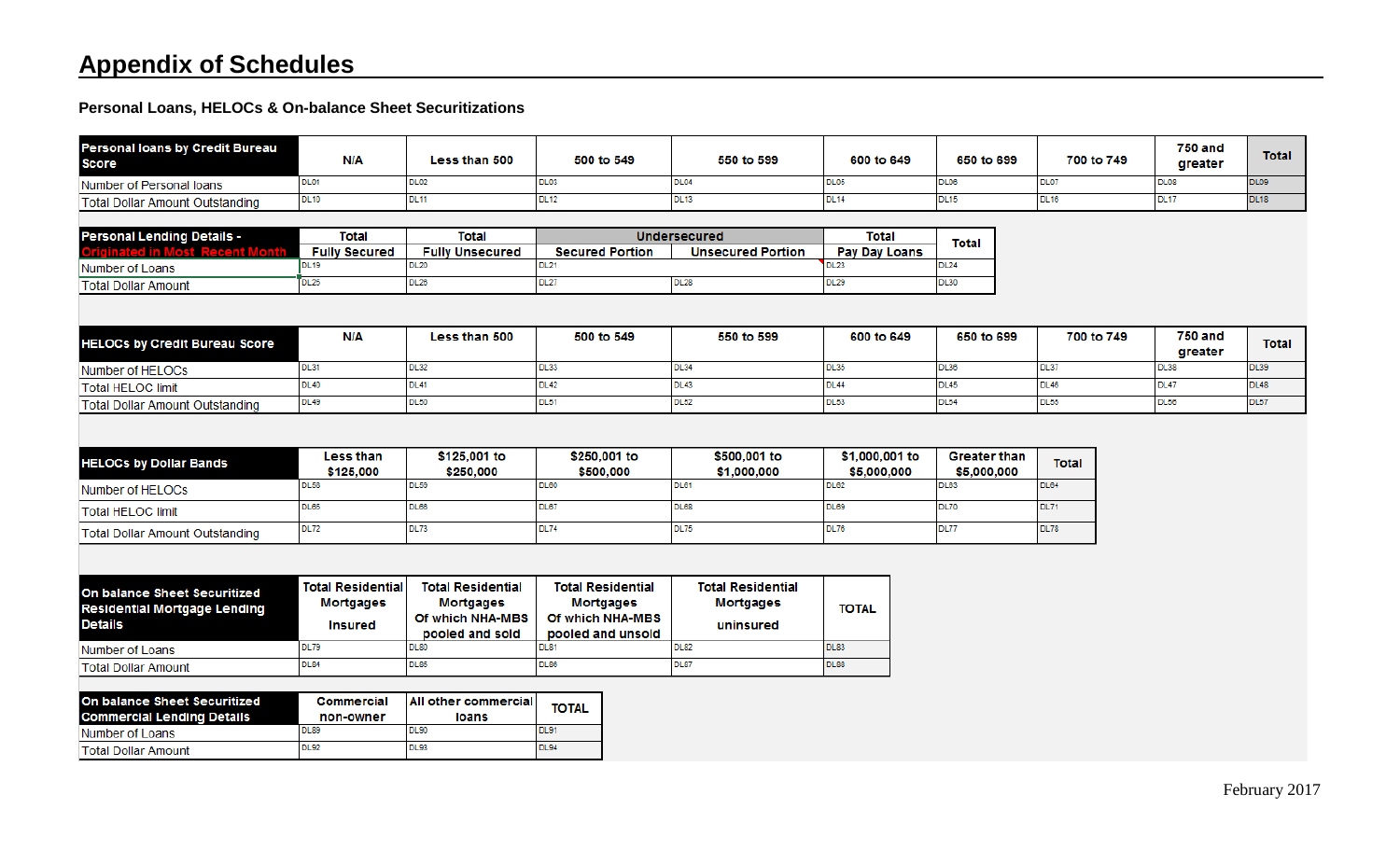**Loans Schedule**

| <b>Loan information</b>              | <b>Personal</b> | <b>Residential</b>  | <b>HELOC</b>          | <b>Commercial</b> | Institutional | Unincorporated  | <b>Agricultural</b> | <b>Totals</b> |
|--------------------------------------|-----------------|---------------------|-----------------------|-------------------|---------------|-----------------|---------------------|---------------|
|                                      | loans           | mortgage loans only | <b>loans</b>          | loans             | loans         | assoc. Ioans    | <b>loans</b>        |               |
| Non-delinquent                       | L <sub>01</sub> | L <sub>15.5</sub>   | L15.6                 | L29               | L43           | L <sub>57</sub> | IL71                | L85           |
| Under 30 days                        | L02             | L <sub>16.5</sub>   | L <sub>16.6</sub>     | L30               | L44           | L <sub>58</sub> | L72                 | L86           |
| 30 to 89 days                        | L <sub>03</sub> | L <sub>17.5</sub>   | L17.6                 | L31               | L45           | L <sub>59</sub> | L73                 | L87           |
| 90 to 179 days                       | L04             | L <sub>18.5</sub>   | L <sub>18.6</sub>     | L32               | L46           | L60             | L74                 | L88           |
| 180 to 365 days                      | L <sub>05</sub> | L <sub>19.5</sub>   | L19.6                 | L33               | L47           | L61             | L75                 | L89           |
| Over 365 days                        | L06             | L20.5               | L20.6                 | L34               | L48           | L62             | L76                 | L90           |
| <b>Total loans</b>                   | L07             | L21.5               | L21.6<br>$\mathbf{0}$ | L35               | L49           | L63             | <b>L77</b>          | L91           |
| Total number of loans accounts       | L14             | L28.5               | L28.6                 | L42               | L56           | L70             | L84                 | L98           |
|                                      |                 |                     |                       |                   |               |                 |                     |               |
| Securitized Ioans (on-balance sheet) | L07.1           | L21.1.5             | L21.1.6               | L35.1             | L49.1         | L63.1           | L77.1               | L91.1         |

<span id="page-5-0"></span>Securitized loans in L21.1.5 excluded from regulatory capital calculation **L21.2.5** Number of syndicated loans in L98 L98.3

Dollar amount of syndicated loans in L91 L98.4

| Loan allowance                          | <b>Personal</b>          | <b>Residential</b>             | <b>HELOC</b>                   | <b>Commercial</b>        | Institutional            | Unincorporated           | Agricultural             | <b>Totals</b>     |
|-----------------------------------------|--------------------------|--------------------------------|--------------------------------|--------------------------|--------------------------|--------------------------|--------------------------|-------------------|
| information                             | <b>loans</b>             | mortgage loans                 | <b>loans</b>                   | loans                    | loans                    | assoc. Ioans             | <b>loans</b>             |                   |
| Individual allowance for impaired loans | L <sub>08</sub>          | L22.5                          | L22.6                          | L36                      | L <sub>50</sub>          | L64                      | L78                      | L92               |
| Collective allowance for impaired loans | L09                      | L23.5                          | L23.6                          | L37                      | L <sub>51</sub>          | L65                      | L79                      | L93               |
| <b>Total loan allowance</b>             | L10                      | L24.5                          | L24.6                          | L38                      | L52                      | L66                      | L80                      | L94               |
|                                         | $\triangle$ L10= L08+L09 | $\triangle$ L24.5= L22.5+L23.5 | $\triangle$ L24.6= L22.6+L23.6 | $\triangle$ L38= L36+L37 | $\triangle$ L52= L50+L51 | $\triangle$ L66= L64+L65 | ▲ L80= L78+L79           | $L94 = L92 + L93$ |
| Total net loan balance                  | L11                      | L25.5                          | L25.6                          | L <sub>39</sub>          | L <sub>53</sub>          | L67                      | L8'                      | L95               |
|                                         | $\triangle$ L11= L07-L10 | $\triangle$ L25.5= L21.5-L24.5 | ▲ L25.6= L21.6-L24.6           | $\triangle$ L39= L35-L38 | $\triangle$ L53= L49-L52 | $\triangle$ L39= L35-L38 | $\triangle$ L81= L77-L80 | ▲ L95= L91-L94    |
| Loans impaired per By-law No. 6         | L <sub>12</sub>          | L26.5                          | L26.6                          | L40                      | L54                      | L68                      | L82                      | L96               |
| Security                                | L <sub>13</sub>          | L27.5                          | L27.6                          | L41                      | L <sub>55</sub>          | L69                      | L83                      | L97               |
| Total number of impaired loans          | L <sub>13.1</sub>        | L27.1.5                        | L27.1.6                        | L41.1                    | L55.1                    | L69.1                    | L83.1                    | L97.1             |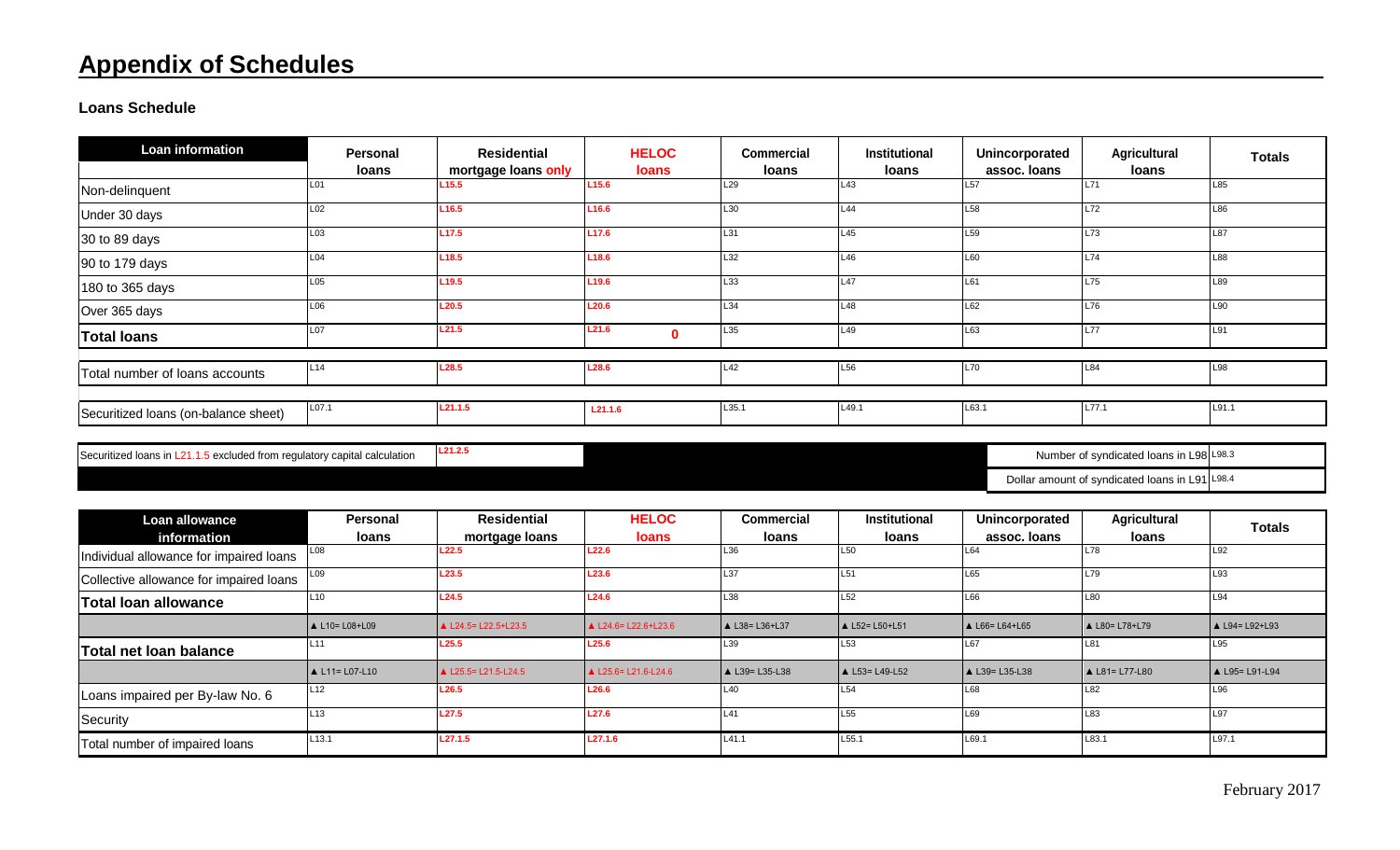## **Continuity schedule – provision for impaired loans**

| <b>Continuity schedule -</b><br>provision for impaired loans | <b>Personal</b><br>loans | <b>Residential</b><br>mortgage loans | <b>HELOC</b><br>loans | <b>Commercial</b><br>loans | <b>Institutional</b><br>loans | <b>Unincorporated</b><br>association loans | <b>Agricultural</b><br><b>loans</b> | <b>Totals</b>  |
|--------------------------------------------------------------|--------------------------|--------------------------------------|-----------------------|----------------------------|-------------------------------|--------------------------------------------|-------------------------------------|----------------|
| Total loan allow ance at end of period                       | T01.1                    | T01.2                                | T01.3                 | T01.4                      | T01.5                         | T01.6                                      | T01.7                               | T <sub>0</sub> |
| Allow ance at opening of fiscal year                         | T02.1                    | T02.2                                | T02.3                 | T02.4                      | T02.5                         | T02.6                                      | T02.7                               | T02            |
| Write-offs year-to-date                                      | T03.1                    | <b>T03.2</b>                         | T03.3                 | T03.4                      | T03.5                         | T03.6                                      | T03.7                               | T03            |
| Loan recoveries - year-to-date                               | T04.1                    | T04.2                                | T04.3                 | T04.4                      | T04.5                         | T04.6                                      | T04.7                               | <b>T04</b>     |
| Provisions/(recovery) for loan impairment -<br>year-to-date  | T05.1                    | T05.2                                | T05.3                 | T05.4                      | T05.5                         | T05.6                                      | T05.7                               | <b>T05</b>     |

### <span id="page-6-0"></span>**Investments**

<span id="page-6-1"></span>

| <b>Investments</b>                                               |                           | <b>Amount</b> | <b>Amount held</b><br>for liquidity |                            | <b>Risk</b><br>Weight |
|------------------------------------------------------------------|---------------------------|---------------|-------------------------------------|----------------------------|-----------------------|
| Federal govt issued securities (incl. govt agencies)             | $A10 \triangleright$      |               |                                     | $\blacktriangleleft$ A11   | $0\%$                 |
| Provincial govt issued securities (incl. govt agencies)          | $A12 \triangleright$      |               |                                     | $\blacktriangleleft$ A13   | 0%                    |
| Investments accounted for using equity method (FIs only)         | $A14 \blacktriangleright$ |               |                                     | $\blacktriangleleft$ A15   | 0%                    |
| Investments accounted for using equity method                    | $A14.1 \triangleright$    |               |                                     | $\blacktriangleleft$ A15.1 | 0%                    |
| Securities secured by mtgs and guaranteed by CMHC                | $A16 \blacktriangleright$ |               |                                     | $\triangleleft$ A17        | 0%                    |
| Commercial paper, banker's acceptances and similar instruments   |                           |               |                                     |                            |                       |
| guaranteed by a deposit-taking institution in Canada             | A18 $\blacktriangleright$ |               |                                     | $\triangleleft$ A19        | <b>20%</b>            |
| Securities issued by a municipality                              | A20                       |               |                                     | $\triangleleft$ A21        | 20%                   |
| Securities issued by a a school board, university, hospital etc. | A22                       |               |                                     | $\triangleleft$ A23        | 20%                   |
| Securities that are secured by mortgages NOT guaranteed by CMHC  | $A24 \triangleright$      |               |                                     | $\triangleleft$ A25        | 35%                   |
| League shares                                                    | A26 $\blacktriangleright$ |               |                                     | $\triangleleft$ A27        | 100%                  |
| Other investments                                                | A28 $\blacktriangleright$ |               |                                     | $\triangleleft$ A29        | 100%                  |
| <b>Total investments</b>                                         |                           |               | $A30 \triangleright$                |                            |                       |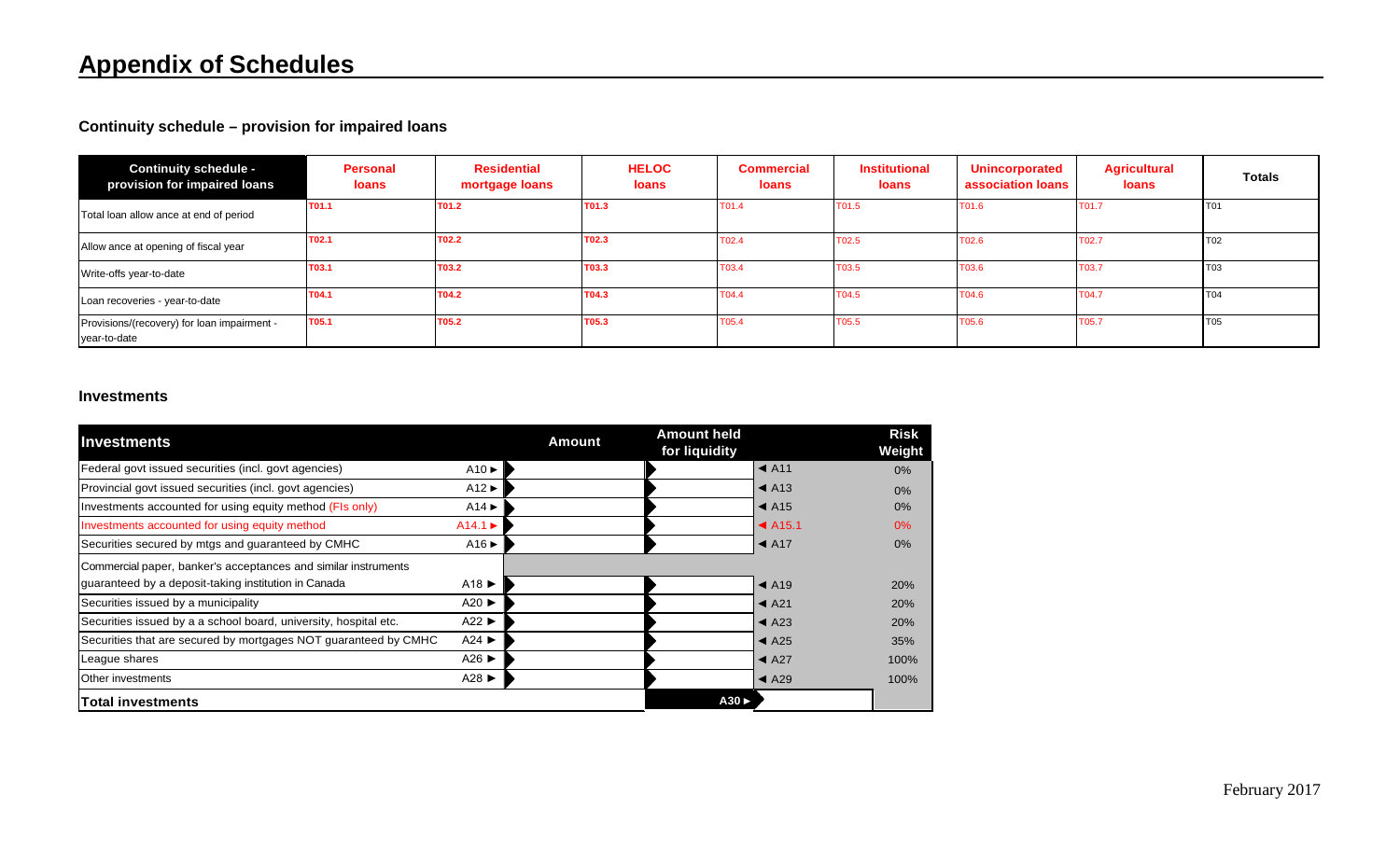### **Off Balance Sheet Securitized or Sold Assets**

<span id="page-7-0"></span>

| Off Balance Sheet Securitized / Sold Assets                    |                     |                              |
|----------------------------------------------------------------|---------------------|------------------------------|
| <b>Sold Assets</b>                                             | Year to date (N10)  | Outstanding<br>Balance (N11) |
| <b>Personal Loans</b>                                          | N10.1.1             | N11.1.1                      |
| - Mortgage Loans                                               | N <sub>10.1.2</sub> | N11.1.2                      |
| - Commercial Loans                                             | N <sub>10.1.3</sub> | N11.1.3                      |
| Non-owner occupied mortgages (commercial)<br>4 units or less   | N <sub>10.1.4</sub> | N11.1.4                      |
| - Agricultural Loans                                           | N <sub>10.1.5</sub> | N11.1.5                      |
| - Other Loans                                                  | N10.1.6             | N11.1.6                      |
| Total                                                          | N <sub>10.1</sub>   | N11.1                        |
| Securitized Assets (credit union's own asset;)                 |                     |                              |
| <b>Personal Loans</b>                                          | N10.2.1             | N11.2.1                      |
| <b>Residential mortgages (Insured)</b>                         | N10.2.2             | N11.2.2                      |
| of which: NHA MBS pooled and sold                              | N <sub>10.2.3</sub> | N <sub>11</sub> ,2,3         |
| Residential mortgages, Uninsured                               | N10.2.4             | N11.2.4                      |
| <b>Commercial Loans</b>                                        | N10.2.5             | N11.2.5                      |
| . Non-owner occupied mortgages (commercial)<br>4 units or less | N <sub>10.2.6</sub> | N11.2.6                      |
| - Agricultural loans                                           | N <sub>10.2.7</sub> | N11.2.7                      |
| - Other Loans                                                  | N10.2.8             | N11.2.8                      |
| <b>Total</b>                                                   | N <sub>10.2</sub>   | N11.2                        |
| <b>Securitized Assets (Third party assets)</b>                 |                     |                              |
| - Personal Loans                                               | N10.3.1             | N11.3.1                      |
| <b>Residential mortgages (Insured)</b><br>$\omega_{\rm c}$     | N <sub>10.3.2</sub> | N11.3.2                      |
| of which: NHA MBS pooled and sold<br>ä,                        | N <sub>10.3.3</sub> | N11.3.3                      |
| ä,<br>Residential mortgages, Uninsured                         | N10.3.4             | N11.3.4                      |
| <b>Commercial Loans</b>                                        | N10.3.5             | N11.3.5                      |
| Non-owner occupied mortgages (commercial)<br>4 units or less   | N10.3.6             | N11.3.6                      |
| - Agricultural loans                                           | N10.3.7             | N11.3.7                      |
| - Other Loans                                                  | N10.3.8             | N11.3.8                      |
| <b>Total</b>                                                   | N <sub>10.3</sub>   | N11.3                        |
| <b>Grand Total</b>                                             | N <sub>10</sub>     | <b>N11</b>                   |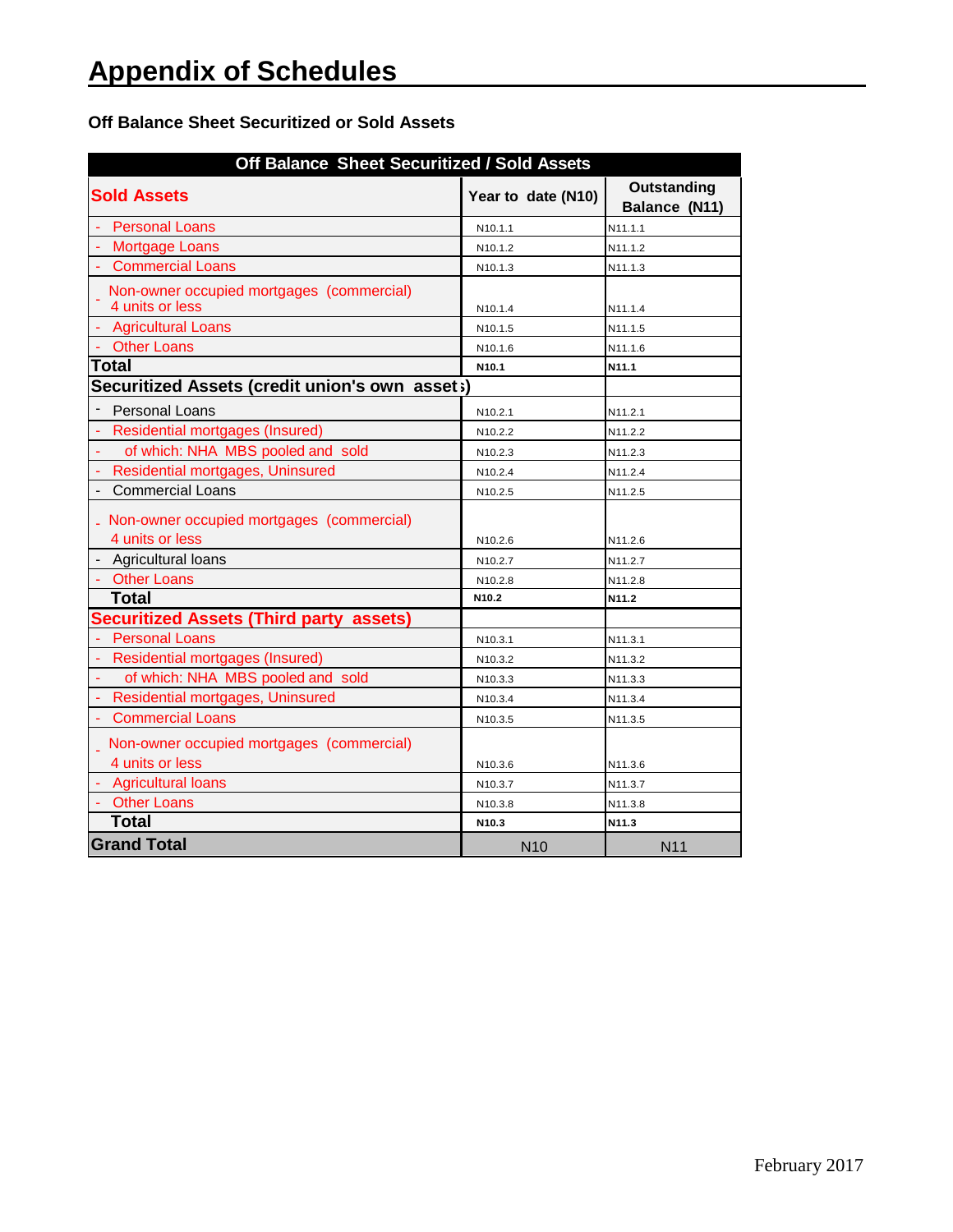## **Deposits**

<span id="page-8-0"></span>

| <b>Deposits</b>                                          |                             | Number of<br>accounts | Amount                   |                             |
|----------------------------------------------------------|-----------------------------|-----------------------|--------------------------|-----------------------------|
| <b>Retail - Non Registered</b>                           |                             |                       |                          |                             |
| Demand deposits                                          | $E01.1 \blacktriangleright$ | ▶                     |                          | $\blacktriangleleft$ E05.1  |
| <b>Term Deposits</b>                                     |                             |                       |                          |                             |
| Less than 1 Year                                         | E02.1                       |                       |                          | $\blacktriangleleft$ E06.1  |
| Between 1 and 3 years                                    | E02.2                       |                       |                          | $\triangleleft$ E06.2       |
| Greater than 3 years                                     | $E02.3 \blacktriangleright$ |                       |                          | $\triangleleft$ E06.3       |
| <b>Retail - Registered</b>                               |                             |                       |                          |                             |
| <b>Demand deposits</b>                                   | $E01.2 \blacktriangleright$ |                       |                          | $\blacktriangleleft$ E05.2  |
| <b>Term Deposits</b>                                     |                             |                       |                          |                             |
| Less than 1 Year                                         | $E02.4 \blacktriangleright$ |                       |                          | $\blacktriangleleft$ E06.4  |
| Between 1 and 3 years                                    | E02.5                       |                       |                          | $\blacktriangleleft$ E06.5  |
| Greater than 3 years                                     | $E02.6 \blacktriangleright$ |                       |                          | $\triangleleft$ E06.6       |
| <b>Commercial / Unincorporated Businesses</b>            |                             |                       |                          |                             |
| <b>Demand deposits</b>                                   | $E01.3 \rightarrow$         |                       |                          | $\blacktriangleleft$ E05.3  |
| <b>Term Deposits</b>                                     |                             |                       |                          |                             |
| Less than 1 Year                                         | E02.7                       |                       |                          | $\blacktriangleleft$ E06.7  |
| Between 1 and 3 years                                    | E02.8                       |                       |                          | $\blacktriangleleft$ E06.8  |
| Greater than 3 years                                     | E02.9                       |                       |                          | $\triangleleft$ E06.9       |
| <b>Institutional</b>                                     |                             |                       |                          |                             |
| <b>Demand deposits</b>                                   | $E01.4 \blacktriangleright$ |                       |                          | $\blacktriangleleft$ E05.4  |
| <b>Term Deposits</b>                                     |                             |                       |                          |                             |
| Less than 1 Year                                         | E02.10 ►                    |                       |                          | $\triangleleft$ E06.10      |
| Between 1 and 3 years                                    | E02.11                      |                       |                          | $\triangleleft$ E06.11      |
| Greater than 3 years                                     | E02.12                      |                       |                          | $\blacktriangleleft$ E06.12 |
| <b>Total Demand deposits</b>                             | E07.5 ▶                     |                       |                          | $\triangleleft$ E07.7       |
| <b>Total Term deposits</b>                               | E07.6 ►                     |                       |                          | $\blacktriangleleft$ E07.8  |
| <b>Total deposits</b>                                    |                             |                       | E09                      |                             |
| Total Canadian dollar value of foreign currency deposits |                             |                       | $\blacktriangleleft$ E10 |                             |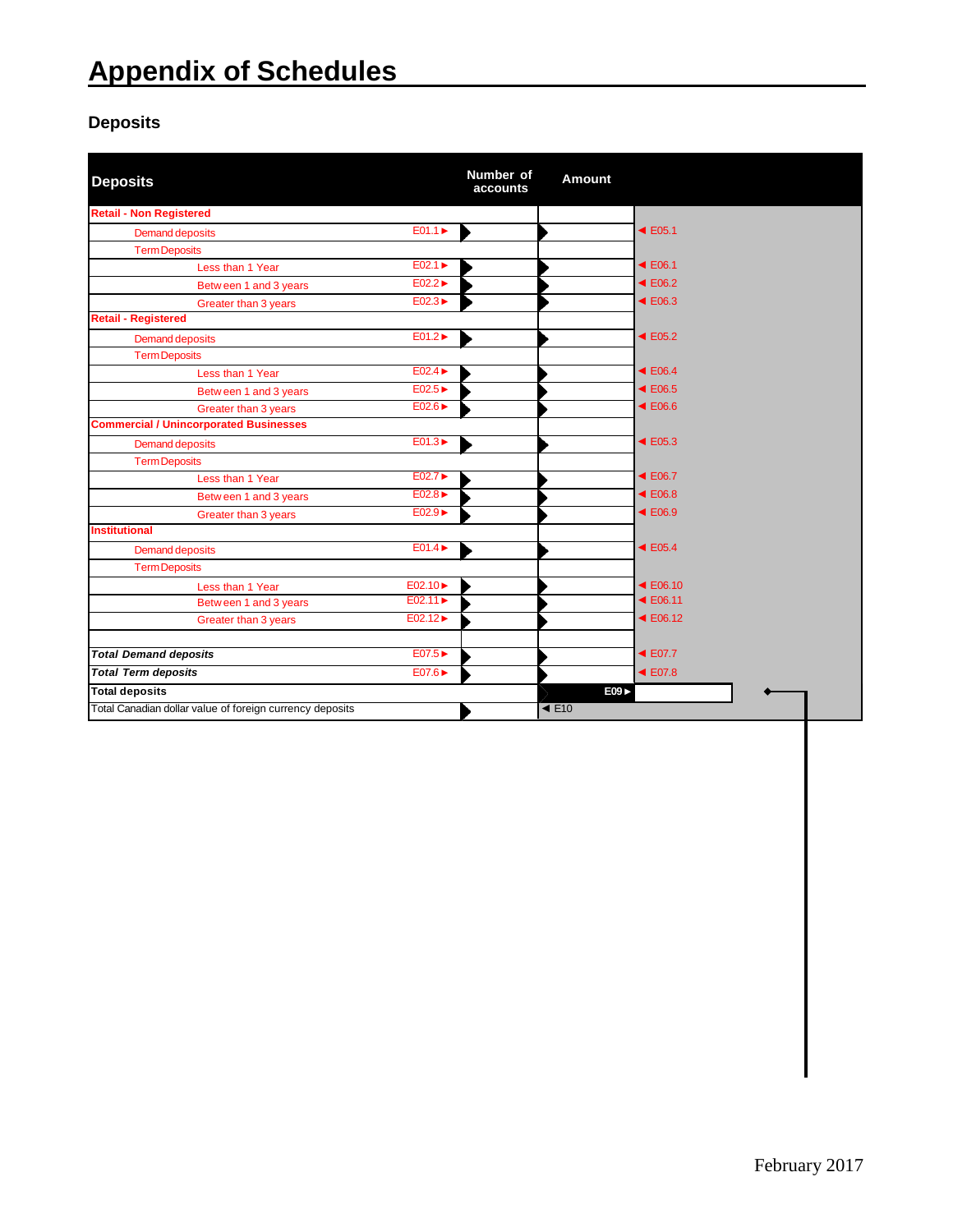### **Deposit Profile**

| All accounts - including registered, trusteed and joint |                    |                           |                             |                               |                     |                    |
|---------------------------------------------------------|--------------------|---------------------------|-----------------------------|-------------------------------|---------------------|--------------------|
| Accounts with balances                                  | Up to<br>\$100,000 | \$100,001 to<br>\$250,000 | \$250,001 to<br>\$1,000,000 | \$1,000,001 to<br>\$5,000,000 | Over<br>\$5,000,000 | <b>TOTAL</b>       |
| Deposits (non-registered) - \$                          | D01.1              | D03.1                     | D04.1                       | D <sub>05</sub> .1            | D <sub>10.3</sub>   | D <sub>10.7</sub>  |
| Deposits (registered) - \$                              | D01.2              | D03.2                     | D04.2                       | D05.2                         | D <sub>10.4</sub>   | D <sub>10.8</sub>  |
|                                                         |                    |                           |                             |                               |                     |                    |
| Number of accounts (non-registered)                     | D <sub>06.1</sub>  | D08.1                     | D <sub>09.1</sub>           | D10.1                         | D <sub>10.5</sub>   | D <sub>10.9</sub>  |
| Number of accounts (registered)                         | D06.2              | D08.2                     | D09.2                       | D <sub>10.2</sub>             | D <sub>10.6</sub>   | D <sub>10.10</sub> |

## **DEPOSIT PROFILE**

### **Brokered Deposits**

<span id="page-9-0"></span>

| <b>Brokered Deposits</b>                                                                                      |                    |           |                                   |
|---------------------------------------------------------------------------------------------------------------|--------------------|-----------|-----------------------------------|
| Does the credit union's policy permit the use of brokered deposits?                                           | $\overline{V}$ Yes | $\Box$ No | $\triangleleft$ D <sub>11</sub>   |
| If yes, what is the policy limit expressed as percentage of deposits?                                         | 25%                |           | $\triangleleft$ D <sub>12</sub>   |
| Demand and notice \$                                                                                          |                    |           | $\triangleleft$ D <sub>13.0</sub> |
| Pre-encashable \$                                                                                             |                    |           | $\triangleleft$ D <sub>13.1</sub> |
| Fixed-term $<$ 1 Year \$                                                                                      |                    |           | $\triangleleft$ D <sub>13.2</sub> |
| Fixed-term $> 1$ Year \$                                                                                      |                    |           | $\triangleleft$ D <sub>13.3</sub> |
| Total amount of brokered deposits at the end of the reporting period<br>$D13 = D13.0 + D13.1 + D13.2 + D13.3$ |                    |           | $\triangleleft$ D <sub>13</sub>   |
| Brokered deposits % of total deposits <i>[autofill]</i> <b>D14 = D13 / E09 (%)</b>                            |                    |           | $\triangleleft$ D <sub>14</sub>   |

<span id="page-9-1"></span>

| <b>Top 3 Broker Concentrations</b> |                                |                    |                             |                              |              |                                      |
|------------------------------------|--------------------------------|--------------------|-----------------------------|------------------------------|--------------|--------------------------------------|
| Name of Broker                     | <b>Demand</b><br>and notice \$ | Pre-<br>encashable | $< 1$ Year \$ $> 1$ Year \$ | <b>Fixed-term Fixed-term</b> | <b>Total</b> |                                      |
| D <sub>15</sub>                    | D <sub>16.1</sub>              | D <sub>16.2</sub>  | D <sub>16.3</sub>           | D <sub>16.4</sub>            |              | $\blacktriangleleft$ D <sub>16</sub> |
| <b>D17</b>                         | D <sub>18.1</sub>              | D <sub>18.2</sub>  | D <sub>18.3</sub>           | D <sub>18.4</sub>            |              | $\blacktriangleleft$ D <sub>18</sub> |
| D <sub>19</sub>                    | D <sub>20.1</sub>              | D <sub>20.2</sub>  | D <sub>20.3</sub>           | D <sub>20.4</sub>            |              | $\blacktriangleleft$ D <sub>20</sub> |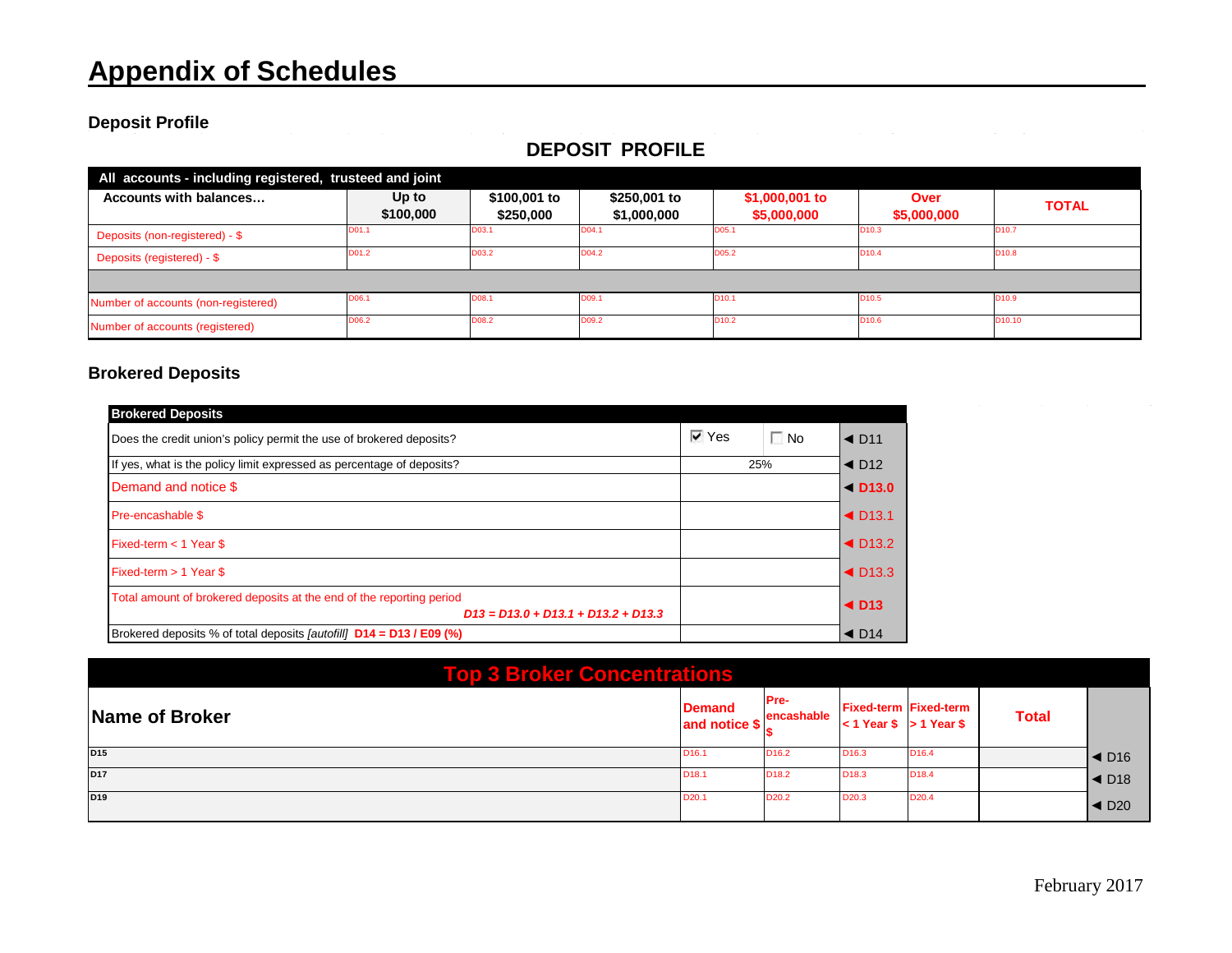## **Borrowings**

| <b>Borrowings</b>                                                | Amount |                            |
|------------------------------------------------------------------|--------|----------------------------|
| Total established borrow ing facilities: League / Central 1 etc. |        | $\blacktriangleleft$ E10.1 |
| Total established borrow ing facilities: Other e.g. Banks        |        | $\blacktriangleleft$ E10.2 |
|                                                                  |        |                            |
| Short-term borrow ings from financial institutions               |        | $\blacktriangleleft$ E11   |
| Long-term borrrow ings from financial institutions               |        | $\blacktriangleleft$ E12   |
| Liabilities relating to securitizations < 1 year                 |        | $\blacktriangleleft$ E12.1 |
| Liabilities relating to securitizations > 1 year                 |        | $\blacktriangleleft$ E12.2 |
| Borrow ings from others                                          |        | $\blacktriangleleft$ E13   |
| Other debt obligations                                           |        | $\blacktriangleleft$ E14   |
| <b>Total borrowings</b><br>(E11+E12+E13+E [4]                    | E15    |                            |

## <span id="page-10-0"></span>**Other interest expense and dividends**

<span id="page-10-1"></span>

| Other interest expense and dividends                                 | Amount    |                                   |
|----------------------------------------------------------------------|-----------|-----------------------------------|
| Interest expense on borrow ings                                      |           | $\blacktriangleleft$ C18          |
| Cost of funds expense related to on balance sheet securitization     |           | $\triangleleft$ C <sub>18.1</sub> |
| Interest rebates                                                     |           | $\triangleleft$ C19               |
| Dividends on minimum share capital required for membership           |           | $\triangleleft$ C <sub>20</sub>   |
| Patronage returns                                                    |           | $\triangleleft$ C <sub>21</sub>   |
| Dividends on investment capital and other capital instruments        |           | $\triangleleft$ C22               |
| Total other interest expense & dividends (C18+C18.1+C19+C20+C21+C22) | C23       |                                   |
| <b>Total interest expense</b>                                        | (C17+C23) | C24                               |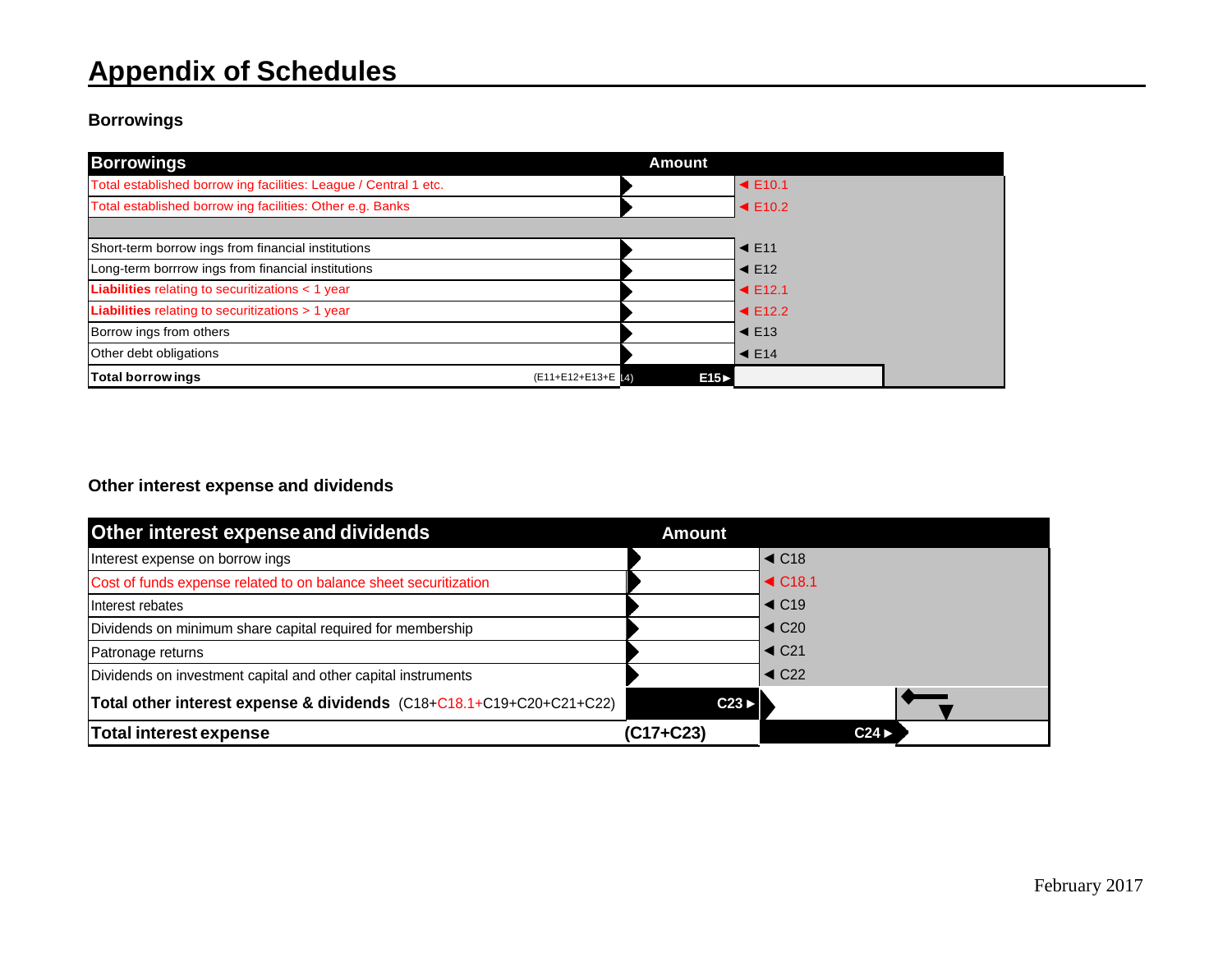## <span id="page-11-0"></span>**Certificate of Insured Deposits**

| Ontario                                                                                                                                                                                                                                                                                    | Section:                 |                     | <b>Certificate of Insured Deposits</b> |  |  |
|--------------------------------------------------------------------------------------------------------------------------------------------------------------------------------------------------------------------------------------------------------------------------------------------|--------------------------|---------------------|----------------------------------------|--|--|
| <b>Deposit Insurance</b><br><b>Corporation of Ontario</b>                                                                                                                                                                                                                                  | Charter:                 |                     |                                        |  |  |
| Société ontarienne<br>d'assurance-dépôts                                                                                                                                                                                                                                                   | <b>Institution Name:</b> |                     |                                        |  |  |
| Note: Refer to DICO By-law #3 for definitions of deposits                                                                                                                                                                                                                                  |                          |                     |                                        |  |  |
|                                                                                                                                                                                                                                                                                            |                          |                     |                                        |  |  |
| Total deposits reported in field E09                                                                                                                                                                                                                                                       |                          |                     |                                        |  |  |
| <b>DEDUCT: Deposits not insurable</b>                                                                                                                                                                                                                                                      |                          |                     |                                        |  |  |
| e.g. Foreign currency deposits (Canadian equivalent)                                                                                                                                                                                                                                       |                          |                     |                                        |  |  |
| Note: Only Canadian currency deposits are insured                                                                                                                                                                                                                                          |                          | $\triangleleft$ G02 |                                        |  |  |
| Number of accounts                                                                                                                                                                                                                                                                         |                          | $\triangleleft$ G03 |                                        |  |  |
|                                                                                                                                                                                                                                                                                            | <b>Insured Deposits</b>  |                     | <b>Uninsured Deposits</b>              |  |  |
|                                                                                                                                                                                                                                                                                            | $<$ \$100.000            |                     |                                        |  |  |
| <b>Trust account deposits</b><br>Trust accounts that have the same combinations of participants are treated as one<br>account and are insured up to a combined maximum of \$100,000. Trust accounts<br>w ith dif f erent combinations of participants are treated as separate accounts and |                          |                     |                                        |  |  |
| are each insured up to \$100,000                                                                                                                                                                                                                                                           | G03.1                    |                     | G03.3                                  |  |  |
| Number of accounts                                                                                                                                                                                                                                                                         | G03.2                    |                     | G03.4                                  |  |  |
| Joint account deposits                                                                                                                                                                                                                                                                     |                          |                     |                                        |  |  |
| Two or more joint accounts owned by the same combination of members are                                                                                                                                                                                                                    |                          |                     |                                        |  |  |
| treated as one account and insured up to a combined maximum of \$100,000                                                                                                                                                                                                                   | G03.5                    |                     | G03.7                                  |  |  |
| Number of accounts                                                                                                                                                                                                                                                                         | G03.6                    |                     | G03.8                                  |  |  |
| <b>Basic Coverage</b><br>All other accounts for individual members are insured up to a combined                                                                                                                                                                                            |                          |                     |                                        |  |  |
| maximum of \$100,000                                                                                                                                                                                                                                                                       | G03.9                    |                     | G03.11                                 |  |  |
| Number of accounts                                                                                                                                                                                                                                                                         | G03.10                   |                     | G03.12                                 |  |  |
| <b>Registered Deposits by Account Type</b>                                                                                                                                                                                                                                                 |                          |                     |                                        |  |  |
| <b>Registered retirement savings plans</b>                                                                                                                                                                                                                                                 | G03.13                   |                     |                                        |  |  |
| Number of accounts                                                                                                                                                                                                                                                                         | G03.14                   |                     |                                        |  |  |
|                                                                                                                                                                                                                                                                                            |                          |                     |                                        |  |  |
| <b>Registered disability savings plans</b>                                                                                                                                                                                                                                                 | G03.17                   |                     |                                        |  |  |
| Number of accounts                                                                                                                                                                                                                                                                         | G03.18                   |                     |                                        |  |  |
|                                                                                                                                                                                                                                                                                            |                          |                     |                                        |  |  |
| <b>Registered educational savings plans</b>                                                                                                                                                                                                                                                | G03.21                   |                     |                                        |  |  |
| Number of accounts                                                                                                                                                                                                                                                                         | G03.22                   |                     |                                        |  |  |
|                                                                                                                                                                                                                                                                                            |                          |                     |                                        |  |  |
| <b>Registered retirement income funds</b>                                                                                                                                                                                                                                                  | G03.25                   |                     |                                        |  |  |
| Number of accounts                                                                                                                                                                                                                                                                         | G03.26                   |                     |                                        |  |  |
| <b>Tax-free savings account</b>                                                                                                                                                                                                                                                            |                          |                     |                                        |  |  |
|                                                                                                                                                                                                                                                                                            | G03.29                   |                     |                                        |  |  |
| Number of accounts                                                                                                                                                                                                                                                                         | G03.30                   |                     |                                        |  |  |
|                                                                                                                                                                                                                                                                                            |                          |                     |                                        |  |  |
| <b>Other registered deposits</b>                                                                                                                                                                                                                                                           | G03.33                   |                     |                                        |  |  |
| Number of accounts                                                                                                                                                                                                                                                                         | G03.34                   |                     |                                        |  |  |
|                                                                                                                                                                                                                                                                                            |                          |                     |                                        |  |  |
|                                                                                                                                                                                                                                                                                            |                          | G10 >               | G <sub>10</sub>                        |  |  |
|                                                                                                                                                                                                                                                                                            |                          |                     |                                        |  |  |
|                                                                                                                                                                                                                                                                                            |                          | G11                 | G11                                    |  |  |

(a) certify that the information contained in this Certificate of Insured Deposits is correct; and

(b) confirm that the credit union has satisfactory internal procedures in place and has taken all reasonable steps to ensure the accuracy of representations made herein regarding deposits insured by DICO as of the above noted date.

**Approved by: Name** (Please print name of Chair)

**Chair's signature Date**

**Prepared by: Nam e Signature Date** (Please print) (CEO / General Manager / Manager) (Please circle appropriate title)